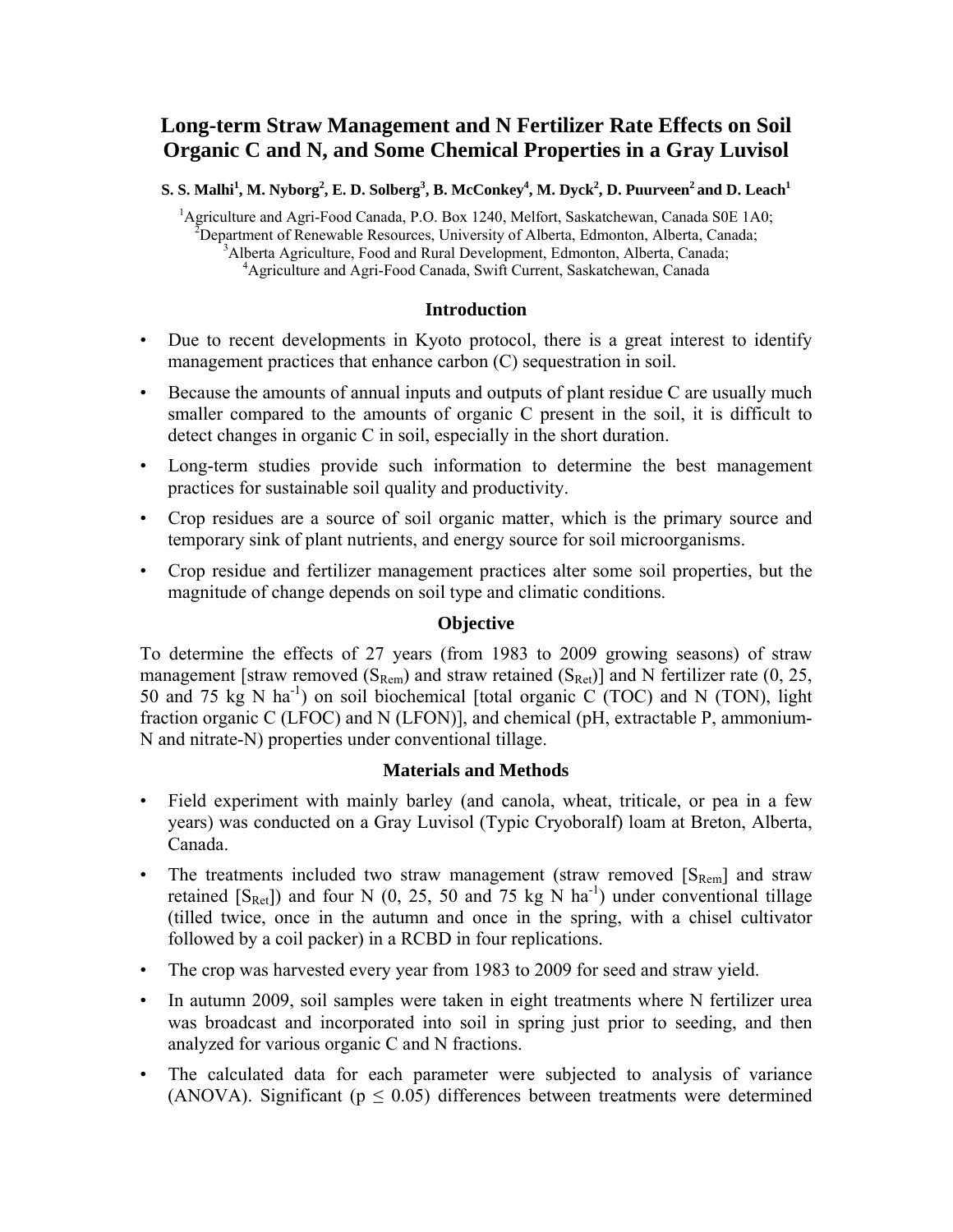using least significant difference  $(LSD<sub>0.05</sub>)$  test. Correlations between TOC, TON, LFOC and LFON, and linear regressions for relationships between crop residue C input from 1983 to 2009 growing seasons and soil organic C or N (TOC, TON, LFOC, LFON) stored in soil were calculated using the linear (REG) procedure.

## **Summary**

- S<sub>Ret</sub> and N fertilizer treatments usually had higher mass of TOC,TON, LFOC and LFON in soil.
- There were highly significant correlations among most soil organic C or N fractions. Linear regressions between crop residue C input and soil organic C or N were significant in most cases.
- There was no effect of residue management on soil pH, but application of N fertilizer reduced pH significantly in the top 15 cm soil.
- Extractable P in the 0-15 cm soil layer tended to be higher with  $S_{\text{Ret}}$  than  $S_{\text{Rem}}$  in many cases, but it decreased significantly with N application.
- Residual nitrate-N (though quite low) increased with application of N and also indicated some downward movement in the soil profile up to 90 cm depth.
- There was generally no effect of any treatment on ammonium-N in soil.

## **Conclusions**

- Straw retention and N application improved both total and light fraction organic C and N in soil, and generally the differences were more pronounced for light fraction organic C and N, and between the most extreme treatments ( $S_{\text{Rem}}$ 0 vs.  $S_{\text{Ret}}$ 75).
- Retention of straw tended to increase extractable P in the surface soil, but application of N fertilizer reduced it. Application of N fertilizer reduced pH in the surface soil, and showed accumulation and downward leaching of nitrate-N in the soil profile.

## **Acknowledgements**

The authors thank Z. Zhang and K. Strukoff for technical help.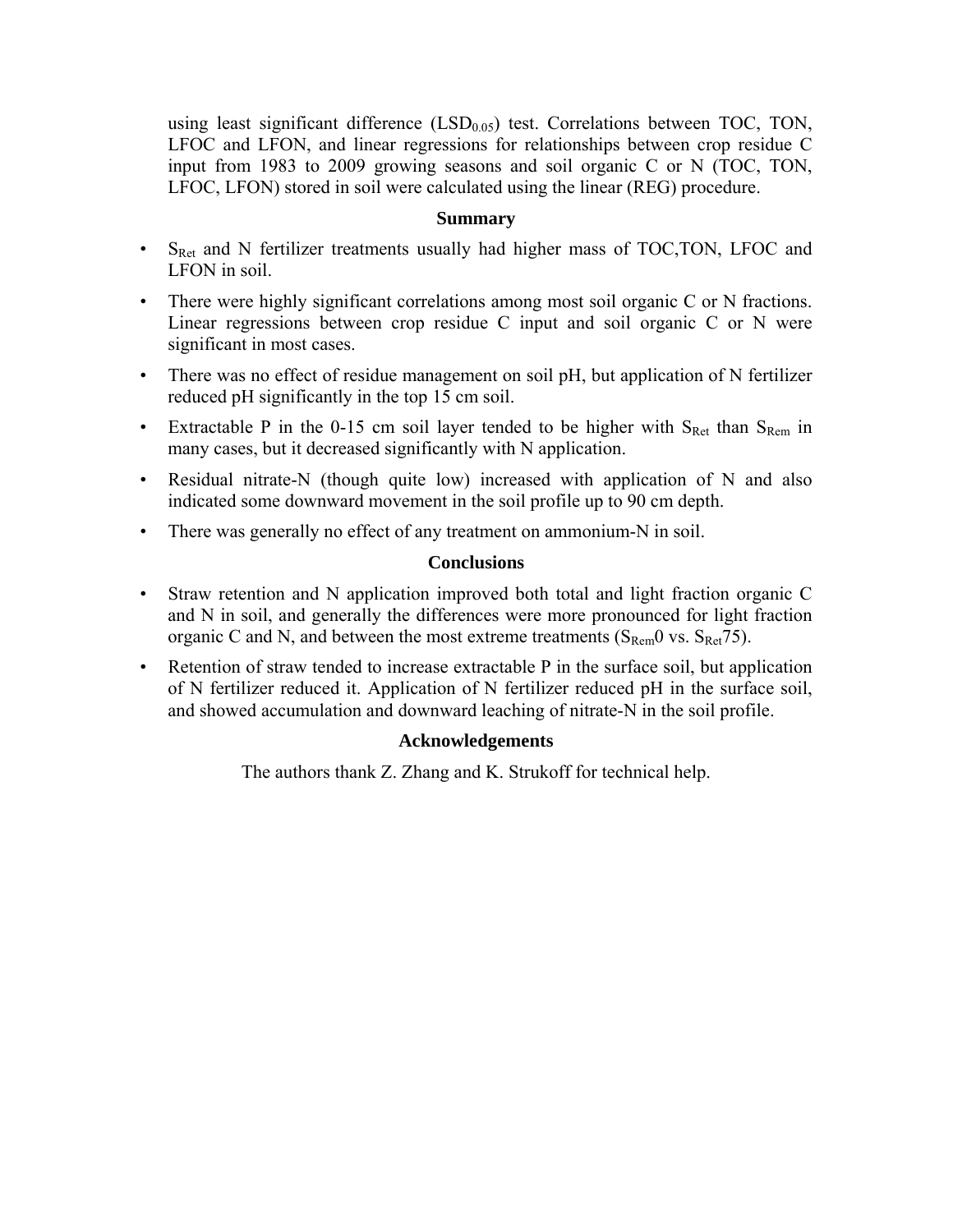**Table 1.** Relationships among soil organic C or N fractions (TOC, TON, LFOC, LFON), or between crop residue C input from 1983 to 2009 growing seasons and organic C or N stored in soil sampled in autumn 2009 at Breton (Gray Luvisol), Alberta, Canada (experiments established in autumn, 1983)

|                                                   |     | Correlation coefficients |             |             |  |
|---------------------------------------------------|-----|--------------------------|-------------|-------------|--|
| Parameter                                         | TOC | TON                      | <b>LFOC</b> | <b>LFON</b> |  |
| Relationships among soil organic C or N fractions |     |                          |             |             |  |
| TOC.                                              |     | $0.960***$               | $0.855**$   | $0.843**$   |  |
| TON                                               |     |                          | $0.792*$    | $0.773*$    |  |
| <b>LFOC</b>                                       |     |                          |             | $0.993***$  |  |
| LFON                                              |     |                          |             |             |  |

**Table 2.** Linear regressions for relationships between crop residue C input from 1983 to 2009 growing seasons and organic C or N (TOC, TON, LFOC, LFON) stored in soil sampled in autumn 2009at Breton (Gray Luvisol), Alberta, Canada (experiments established in autumn, 1983)

| Crop parameter $(X)$ | Soil C or N parameter<br>(Y) | <sup>2</sup> Linear regression<br>$(Y = a + bX)$                                                                                      | $R^2$     |
|----------------------|------------------------------|---------------------------------------------------------------------------------------------------------------------------------------|-----------|
| Crop residue C input | TOC                          | $Y = 14.20 + 0.3627X$                                                                                                                 | $0.954**$ |
|                      | <b>TON</b>                   | $Y = 1.418 + 0.0279X$                                                                                                                 | $0.892*$  |
|                      | <b>LFOC</b>                  | $Y = 303.55 + 33.94X$                                                                                                                 | $0.997**$ |
|                      | <b>LFON</b>                  | $Y = 8.708 + 1.3484X$                                                                                                                 | $0.994**$ |
|                      |                              | $^2$ Y = Soil organic C or N fraction (TOC and TON as Mg C or N ha <sup>-1</sup> ; and LFOC, LFON as kg C or N ha <sup>-1</sup> ; a = |           |

Intercept on Y, origin of the line;  $b =$  Regression coefficient of Y on X, slope of line;  $X =$  Crop residue C input (Mg  $ha^{-1}$ ).

\*, \*\* and ns refer to significant treatment effects in ANOVA at P ≤ 0.05, P ≤ 0.01 and not significant, respectively.

Table 3. Linear regressions for relationships between the amount of N applied in various treatments from 1983 to 2009 (0, 675, 1350 and 2025 kg N ha<sup>-1</sup>) and organic C or N (TOC, TON, LFOC, LFON) stored in soil sampled in autumn 2009 at Breton (Gray Luvisol), Alberta, Canada (experiments established in autumn, 1983)

| Amount of N applied<br>(X)                                                                                                                     | Soil C or N<br>parameter (Y) | <sup>2</sup> Linear regression<br>$(Y = a + bX)$ | $R^2$               |  |  |
|------------------------------------------------------------------------------------------------------------------------------------------------|------------------------------|--------------------------------------------------|---------------------|--|--|
| Amount of N applied in                                                                                                                         | TOC                          | $Y = 18.99 + 0.1172X$                            | $0.997**$           |  |  |
|                                                                                                                                                | <b>TON</b>                   | $Y = 1.856 + 0.0081X$                            | $0.882*$            |  |  |
|                                                                                                                                                | <b>LFOC</b>                  | $Y = 879.5 + 6.3922X$                            | $0.713^{ns}$        |  |  |
|                                                                                                                                                | LFON                         | $Y = 31.76 + 0.2302X$                            | 0.680 <sup>ns</sup> |  |  |
| Amount of N applied in                                                                                                                         | TOC.                         | $Y = 20.71 + 0.1041X$                            | $0.934**$           |  |  |
|                                                                                                                                                | <b>TON</b>                   | $Y = 1.8474 + 0.009X$                            | $0.914*$            |  |  |
|                                                                                                                                                | <b>LFOC</b>                  | $Y = 802.66 + 13.88X$                            | $0.985**$           |  |  |
|                                                                                                                                                | LFON                         | $Y = 28.41 + 0.5741X$                            | $0.997**$           |  |  |
| $\frac{2}{1}$ Y = Soil organic C or N fraction (TOC and TON as Mg C or N ha <sup>-1</sup> ; and LFOC, LFON as kg C or N ha <sup>-1</sup> ; a = |                              |                                                  |                     |  |  |

Intercept on Y, origin of the line; b = Regression coefficient of Y on X, slope of line; X = Amount of N applied in various treatments from 1983 to 2009 (kg ha $^{-1}$ ).

\*, \*\* and ns refer to significant treatment effects in ANOVA at  $P \le 0.05$ ,  $P \le 0.01$  and not significant, respectively.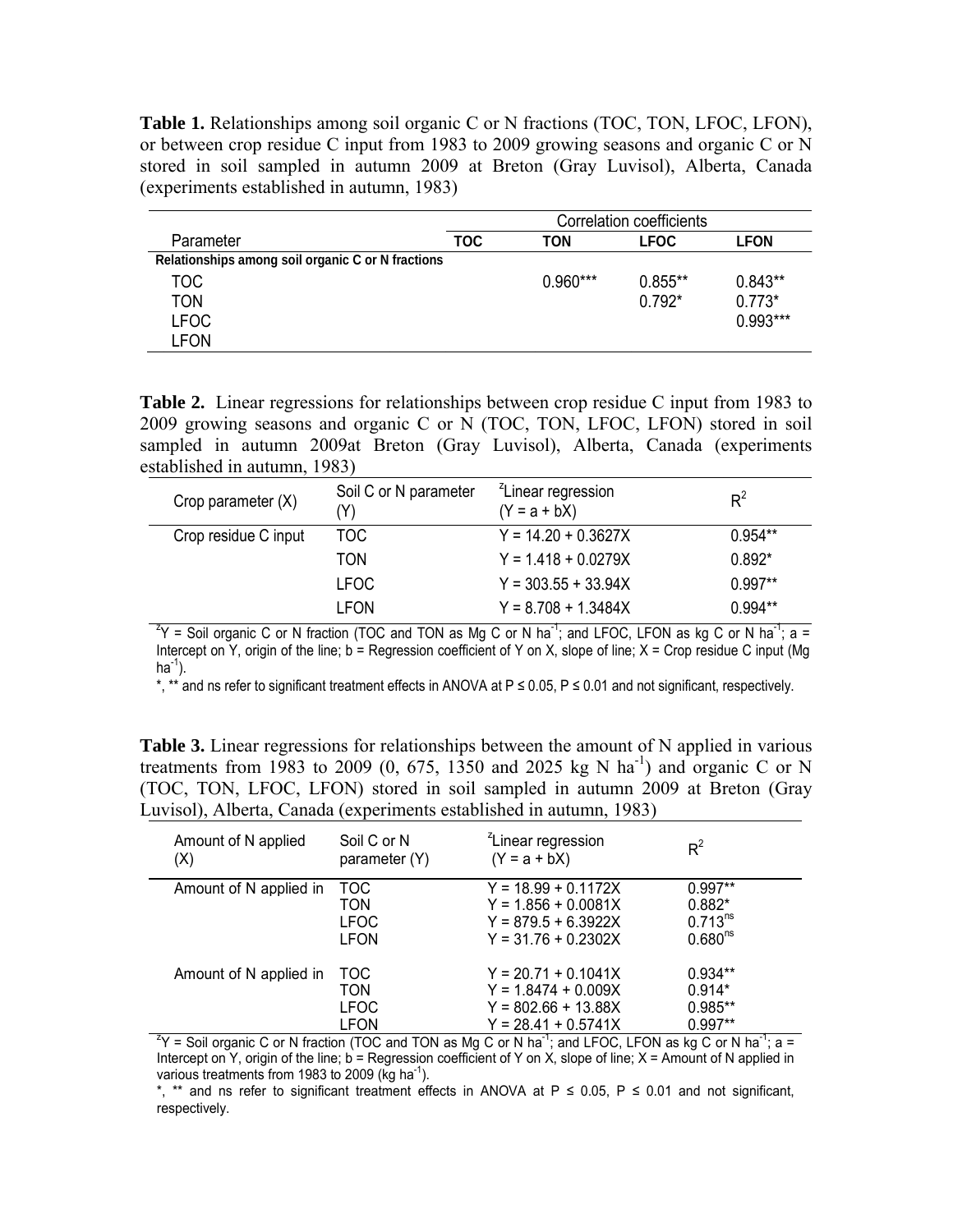

Figure 1. Effect of long-term straw management and N fertilizer rate on mass of total organic C (TOC) in soil (0-15 cm) in autumn 2009 at Breton, Alberta, Canada (Gray Luvisol soil, experiment established in autumn 1983; SEM = 1.159\*\*\*).



Figure 2. Effect of long-term straw management and N fertilizer rate on mass of total organic N (TON) in soil (0-15 cm) in autumn 2009 at Breton, Alberta, Canada (Gray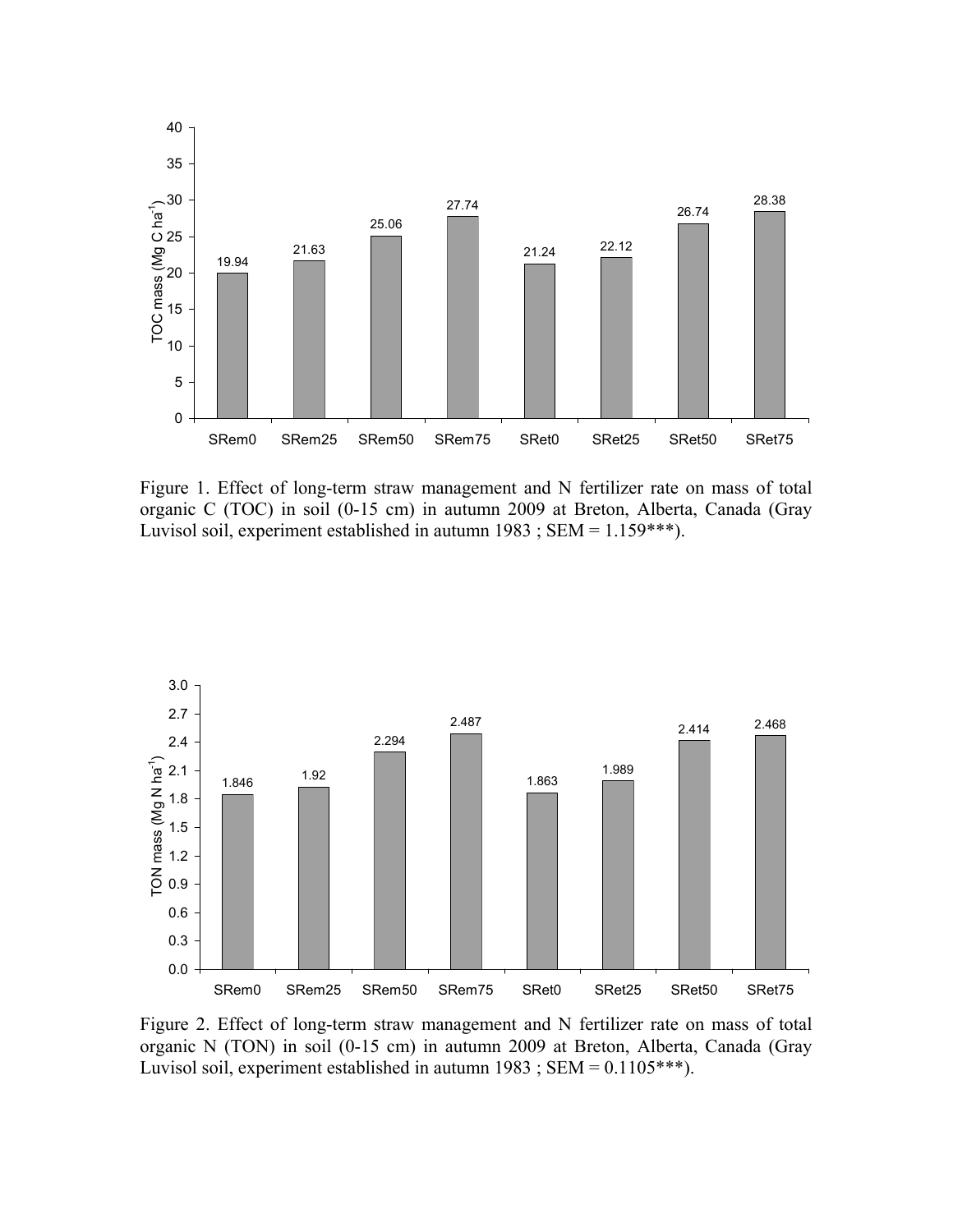

Figure 3. Effect of long-term straw management and N fertilizer rate on mass of light fraction organic C (LFOC) in soil (0-15 cm) in autumn 2009 at Breton, Alberta, Canada (Gray Luvisol soil, experiment established in autumn 1983 ; SEM = 122.8\*\*\*).



Figure 4. Effect of long-term straw management and N fertilizer rate on mass of light fraction organic N (LFON) in soil (0-15 cm) in autumn 2009 at Breton, Alberta, Canada (Gray Luvisol soil, experiment established in autumn  $1983$ ; SEM = 4.11\*\*\*).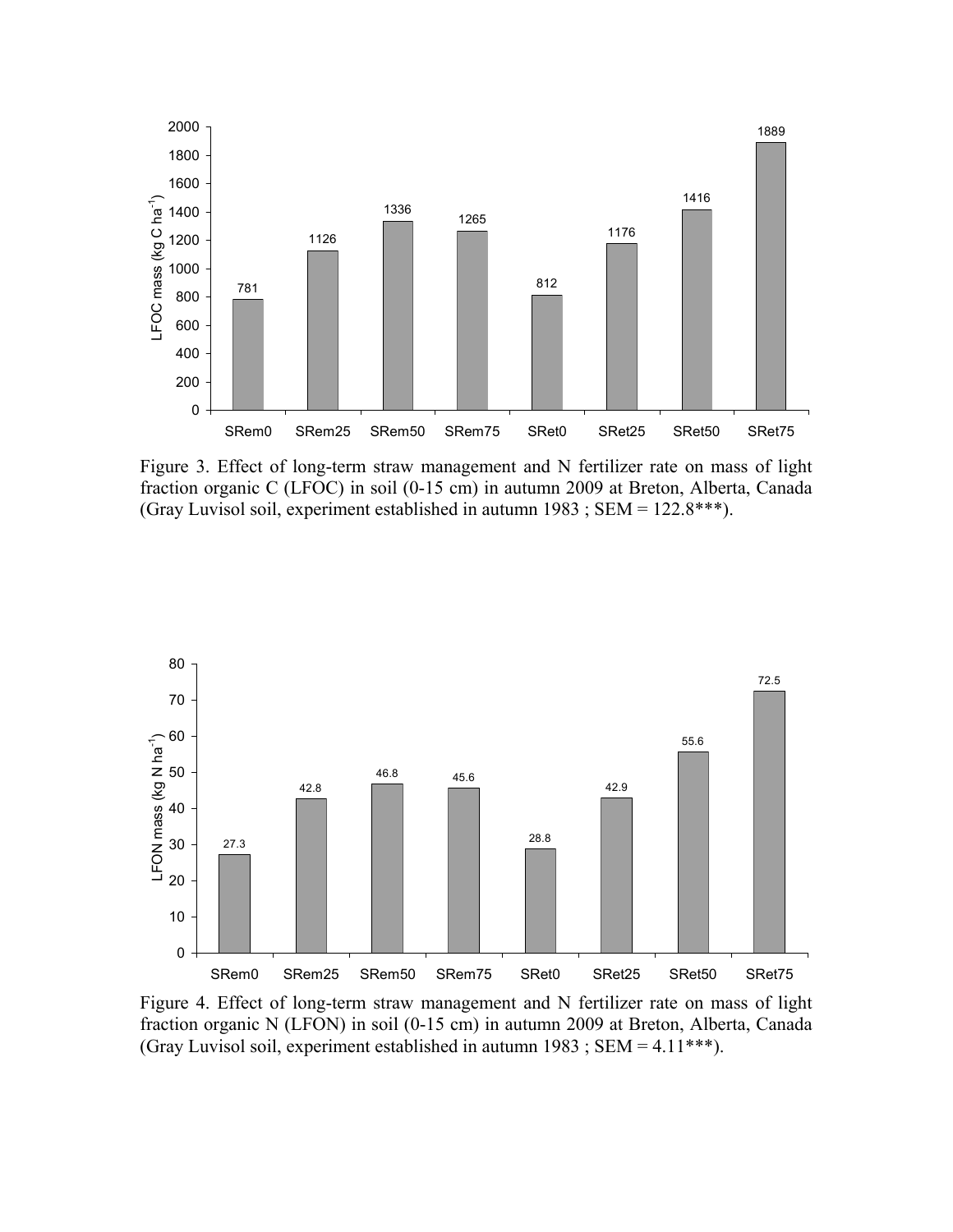

Figure 5. Effect of long-term straw management and N fertilizer rate on pH in soil (0-7.5 cm) in autumn 2009 at Breton, Alberta, Canada (Gray Luvisol soil, experiment established in autumn 1983 ; SEM =  $0.103***$ ).



Figure 6. Effect of long-term straw management and N fertilizer rate on extractable P in soil (0-90 cm) in autumn 2009 at Breton, Alberta, Canada (Gray Luvisol soil, experiment